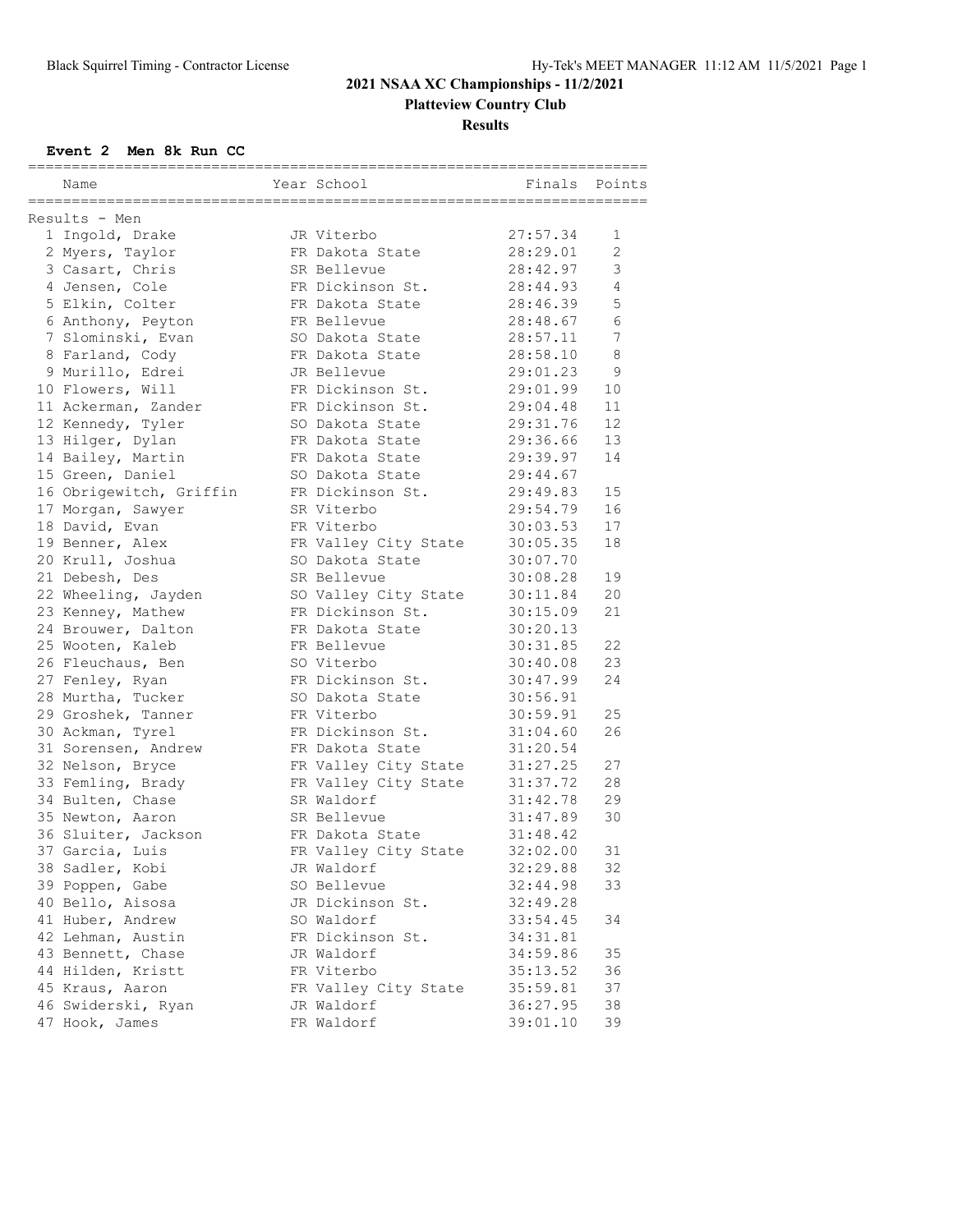# **2021 NSAA XC Championships - 11/2/2021**

**Platteview Country Club**

### **Results**

**....Event 2 Men 8k Run CC**

| Team Scores               |       |                |    |    |    |    |      |      |      |      |
|---------------------------|-------|----------------|----|----|----|----|------|------|------|------|
| Rank Team                 | Total | $\mathbf{1}$   | 2  | 3  | 4  | 5  | $*6$ | $*7$ | $*8$ | $*9$ |
| Results - Men             |       |                |    |    |    |    |      |      |      |      |
| 1 Dakota State            | 34    | $\overline{2}$ | 5  | 7  | 8  | 12 | 13   | 14   |      |      |
| Total Time:<br>2:24:42.37 |       |                |    |    |    |    |      |      |      |      |
| 28:56.48<br>Average:      |       |                |    |    |    |    |      |      |      |      |
| 2 Bellevue                | 59    | 3              | 6  | 9  | 19 | 22 | 30   | 33   |      |      |
| Total Time: 2:27:13.00    |       |                |    |    |    |    |      |      |      |      |
| 29:26.60<br>Average:      |       |                |    |    |    |    |      |      |      |      |
| 3 Dickinson St.           | 61    | $\overline{4}$ | 10 | 11 | 15 | 21 | 24   | 26   |      |      |
| Total Time: 2:26:56.32    |       |                |    |    |    |    |      |      |      |      |
| 29:23.27<br>Average:      |       |                |    |    |    |    |      |      |      |      |
| 4 Viterbo                 | 82    | $\mathbf{1}$   | 16 | 17 | 23 | 25 | 36   |      |      |      |
| Total Time: 2:29:35.65    |       |                |    |    |    |    |      |      |      |      |
| 29:55.13<br>Average:      |       |                |    |    |    |    |      |      |      |      |
| 5 Valley City State       | 124   | 18             | 20 | 27 | 28 | 31 | 37   |      |      |      |
| 2:35:24.16<br>Total Time: |       |                |    |    |    |    |      |      |      |      |
| 31:04.84<br>Average:      |       |                |    |    |    |    |      |      |      |      |
| Waldorf<br>6              | 168   | 29             | 32 | 34 | 35 | 38 | 39   |      |      |      |
| Total Time: 2:49:34.92    |       |                |    |    |    |    |      |      |      |      |
| 33:54.99<br>Average:      |       |                |    |    |    |    |      |      |      |      |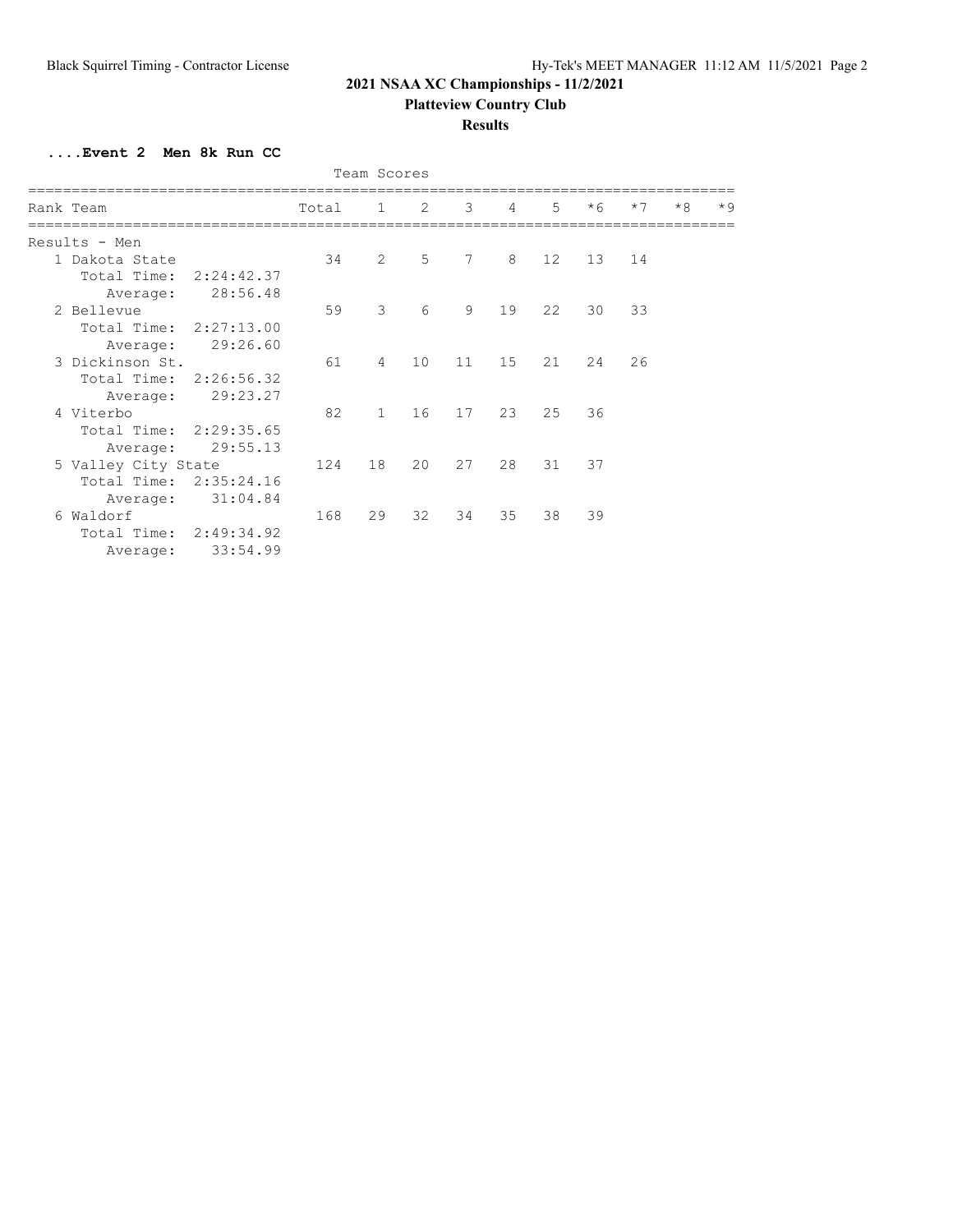# **2021 NSAA XC Championships - 11/2/2021 Platteview Country Club**

### **Results**

**Event 1 Women 5k Run CC**

| ========================= |                       |  |                      |          |                       |  |  |  |  |
|---------------------------|-----------------------|--|----------------------|----------|-----------------------|--|--|--|--|
|                           | Name                  |  | Year School          | Finals   | Points                |  |  |  |  |
|                           | ===================== |  |                      |          |                       |  |  |  |  |
|                           | Results - Women       |  |                      |          |                       |  |  |  |  |
|                           | 1 Nelson, Madison     |  | FR Bellevue          | 19:58.34 | 1                     |  |  |  |  |
|                           | 2 Christiansen, Jacia |  | SR Dakota State      | 20:23.22 | $\mathbf{2}^{\prime}$ |  |  |  |  |
|                           | 3 Miller, Alexius     |  | SO Dickinson St.     | 20:43.24 | 3                     |  |  |  |  |
|                           | 4 Adam, Madelyn       |  | SO Viterbo           | 20:58.70 | 4                     |  |  |  |  |
|                           | 5 Thomas, Vanessa     |  | SO Viterbo           | 21:02.93 | 5                     |  |  |  |  |
|                           | 6 McDonough, Brenna   |  | SO Viterbo           | 21:12.59 | 6                     |  |  |  |  |
|                           | 7 Perez, Piper        |  | SO Dickinson St.     | 21:18.00 | 7                     |  |  |  |  |
|                           | 8 Griffis, Sarah      |  | SO Dickinson St.     | 21:20.48 | 8                     |  |  |  |  |
|                           | 9 Timm, Grace         |  | FR Dickinson St.     | 21:25.38 | 9                     |  |  |  |  |
|                           | 10 Anderson, Jada     |  | SO Dakota State      | 21:28.34 | 10                    |  |  |  |  |
|                           | 11 Hayden, Lorelei    |  | SO Bellevue          | 21:37.18 | 11                    |  |  |  |  |
|                           | 12 Barnes, Jasmine    |  | FR Valley City State | 21:44.74 | 12                    |  |  |  |  |
|                           | 13 Hemminway, Hallie  |  | FR Dickinson St.     | 21:53.56 | 13                    |  |  |  |  |
|                           | 14 Stroop, Zoey       |  | FR Dickinson St.     | 21:56.79 | 14                    |  |  |  |  |
|                           | 15 Herzog, Lauren     |  | JR Viterbo           | 22:02.61 | 15                    |  |  |  |  |
|                           | 16 Hirsch, Anya       |  | SO Viterbo           | 22:10.86 | 16                    |  |  |  |  |
|                           | 17 Rios, Juliette     |  | SR Dakota State      | 22:13.94 | 17                    |  |  |  |  |
|                           | 18 Gerber, Tori       |  | SO Viterbo           | 22:24.14 | 18                    |  |  |  |  |
|                           | 19 Oberlander, Haylie |  | SO Dickinson St.     | 22:34.88 | 19                    |  |  |  |  |
|                           | 20 Scheuer, Megan     |  | SO Viterbo           | 22:44.63 | 20                    |  |  |  |  |
|                           | 21 Felten, Sarah      |  | FR Bellevue          | 22:51.47 | 21                    |  |  |  |  |
|                           | 22 Feig, Caroline     |  | JR Bellevue          | 22:54.40 | 22                    |  |  |  |  |
|                           | 23 Wickering, Alana   |  | JR Waldorf           | 23:06.76 | 23                    |  |  |  |  |
|                           | 24 Wood, Danielle     |  | FR Waldorf           | 23:16.08 | 24                    |  |  |  |  |
|                           | 25 Greve, Emily       |  | FR Dakota State      | 23:17.24 | 25                    |  |  |  |  |
|                           | 26 Grater, Maria      |  | FR Viterbo           | 23:22.15 |                       |  |  |  |  |
|                           | 27 Guertin, Ashanti   |  | FR Valley City State | 23:30.06 | 26                    |  |  |  |  |
|                           | 28 Cunningham, Ali    |  | FR Dickinson St.     | 23:36.84 |                       |  |  |  |  |
|                           | 29 Palmquist, Saddie  |  | FR Dakota State      | 23:44.80 | 27                    |  |  |  |  |
|                           | 30 Mueller, Jerica    |  | FR Viterbo           | 23:50.31 |                       |  |  |  |  |
|                           | 31 Hobbs, Alisiara    |  | JR Bellevue          | 23:58.05 | 28                    |  |  |  |  |
|                           | 32 Snyder, Mya        |  | JR Viterbo           | 24:00.91 |                       |  |  |  |  |
|                           | 33 Hatlewick, Emily   |  | FR Valley City State | 24:07.35 | 29                    |  |  |  |  |
|                           | 34 Russo, Olivia      |  | JR Bellevue          | 24:39.51 | 30                    |  |  |  |  |
|                           | 35 Jasso, Gemma       |  | SO Waldorf           | 24:42.86 | 31                    |  |  |  |  |
|                           | 36 Just, Karly        |  | FR Valley City State | 24:53.19 | 32                    |  |  |  |  |
|                           | 37 York, Rebecca      |  | FR Viterbo           | 25:39.05 |                       |  |  |  |  |
|                           | 38 Cleveland, Liberty |  | FR Valley City State | 25:49.44 | 33                    |  |  |  |  |
|                           | 39 Proper, Bridget    |  | SO Viterbo           | 26:04.03 |                       |  |  |  |  |
|                           | 40 Barchenger, Mindy  |  | JR Waldorf           | 26:43.77 | 34                    |  |  |  |  |
|                           | 41 Hemsworth, Cecelia |  | JR Waldorf           | 27:01.77 | 35                    |  |  |  |  |
|                           | 42 Ferguson, Kailey   |  | FR Dickinson St.     | 27:19.68 |                       |  |  |  |  |
|                           | 43 Fink, Joplin       |  | FR Valley City State | 27:23.17 | 36                    |  |  |  |  |
|                           | 44 Ishizaka, Hope     |  | FR Valley City State | 27:46.52 | 37                    |  |  |  |  |
|                           | 45 Solano, Hayleigh   |  | JR Waldorf           | 28:14.92 | 38                    |  |  |  |  |
|                           | 46 Mata, Carmen       |  | JR Waldorf           | 31:15.19 | 39                    |  |  |  |  |
|                           | -- Kern, Lauren       |  | SO Waldorf           | DNF      |                       |  |  |  |  |